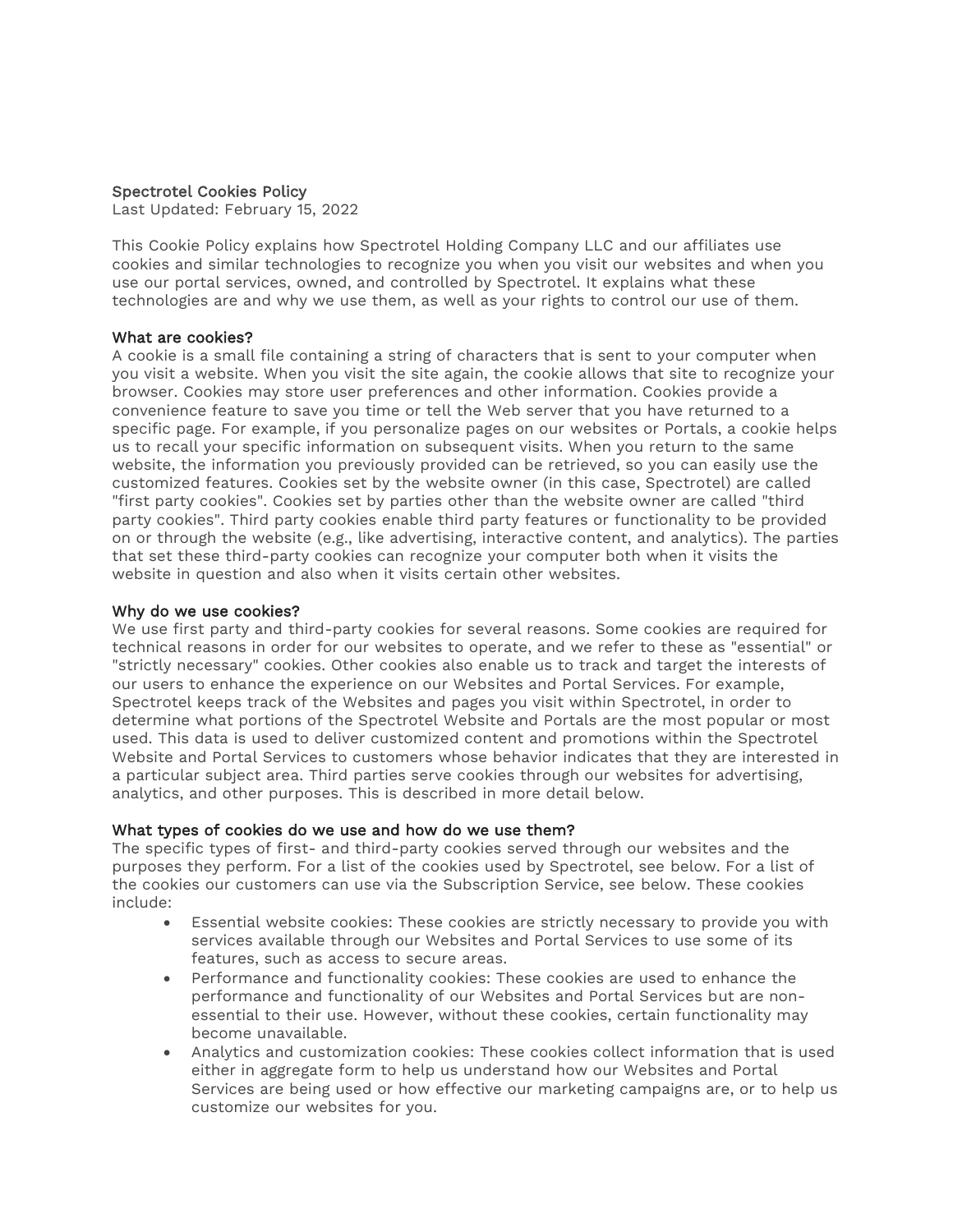- Advertising cookies: These cookies are used to make advertising messages more relevant to you. They perform functions like preventing the same ad from continuously reappearing, ensuring that ads are properly displayed for advertisers, and in some cases selecting advertisements that are based on your interests.
- Social networking cookies: These cookies are used to enable you to share pages and content that you find interesting on our websites through third party social networking and other websites. These cookies may also be used for advertising purposes too.

# How can I control cookies?

You have the right to decide whether to accept or reject cookies. You can exercise your cookie preferences by clicking on the appropriate opt-out links provided below. You can set or amend your web browser controls to accept or refuse cookies. If you choose to reject cookies, you may still use our website though your access to some functionality and areas of our website may be restricted. As the means by which you can refuse cookies through your web browser controls vary from browser-to-browser, you should visit your browser's help menu for more information. In addition, most advertising networks offer you a way to opt out of targeted advertising. If you would like to find out more information, please visit <http://www.aboutads.info/choices/> or [http://www.youronlinechoices.com.](http://www.youronlinechoices.com/) You may opt out by clicking here: <http://preferences.truste.com/> (or if located in the European Union, by clicking here: [http://www.youronlinechoices.eu/\)](http://www.youronlinechoices.eu/). Please note this does not opt you out of being served advertising. You will continue to receive generic advertisements. Essential website cookies: Because these cookies are strictly necessary to deliver the Websites to you, you cannot refuse them. You can block or delete them by changing your browser settings however, as described above.

### What about other tracking technologies, like web beacons?

Cookies are not the only way to recognize or track visitors to a website. A software technology called clear GIFs (a.k.a. Web Beacons/Web Bugs), can help better manage the Website and Portal Services by informing us what content is effective. Clear GIFs are tiny graphics with a unique identifier, similar in function to cookies, and are used to track the online movements of Web users. In contrast to cookies, which are stored on a user's computer hard drive, clear GIFs are embedded invisibly on Web pages or in emails and are about the size of the period at the end of this sentence. We use clear GIFs or pixels in our HTML-based emails to let us know which emails have been opened by recipients. This allows us to gauge the effectiveness of certain communications and the effectiveness of our marketing campaigns. We tie the information gathered by clear GIFs in emails to our customers' Personal Information.

### Do you serve targeted advertising?

Third parties may serve cookies on your computer or mobile device to serve advertising through our websites or Portals. These companies may use information about your visits to this and other websites in order to provide relevant advertisements about goods and services that you may be interested in. They may also employ technology that is used to measure the effectiveness of advertisements. This can be accomplished by them using cookies or web beacons to collect information about your visits to this and other sites in order to provide relevant advertisements about goods and services of potential interest to you. The information collected through this process does not enable us or them to identify your name, contact details or other personally identifying details unless you choose to provide these.

## How often will you update this Cookie Policy?

We may update this Cookie Policy from time to time in order to reflect, for example, changes to the cookies we use or for other operational, legal, or regulatory reasons. Please therefore re-visit this Cookie Policy regularly to stay informed about our use of cookies and related technologies. The date at the top of this Cookie Policy indicates when it was last updated.